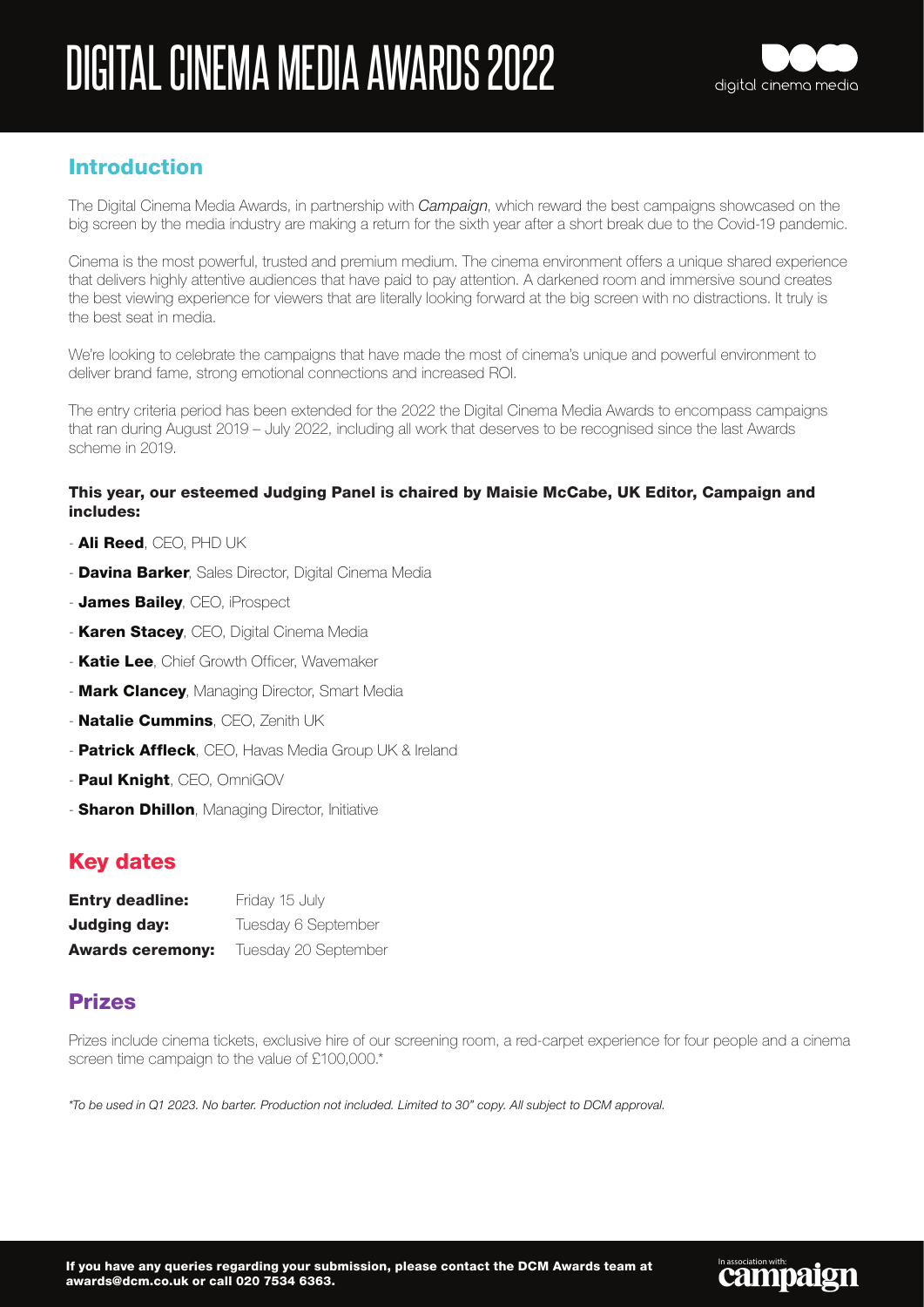

## Award Categories

Seven categories are open for entry, including the Grand Prix which is chosen by the judging panel solely from the winners of the five main entry categories (excluding Talent – Best contribution to cinema). All campaigns must have been exhibited in a DCM cinema within the judging period of August 2019 to July 2022.

- Best use of cinema (small)
- Best use of cinema (large)
- Best bespoke for cinema campaign
- Best use of innovation in cinema
- Best 'marketing for good' cinema campaign
- (NEW) Talent Best contribution to cinema
- GRAND PRIX

### Award Categories

#### 1. Best use of cinema (small)

This category rewards campaigns under £250,000 (DCM ratecard) which demonstrate the best strategic use of cinema. As well as impactful big screen advertising, entries could include campaigns that employ tactical and topical messaging and engagement, proximity targeting or different touchpoints of the cinemagoing journey, for example digital 6 sheets, mobile or sampling.

If cinema has been planned as part of an integrated and multi-platform campaign, entries should explain the role of each chosen campaign element, including relative weights, timings and regionality and how they worked with and amplified each other to contribute to the overall success of the campaign.

As with all categories, the judges will need an explanation of the Background, the Idea, the Plan and the Results.

#### 2. Best use of cinema (large)

This category rewards campaigns over £250,000 (DCM ratecard) which demonstrate the best strategic use of cinema. This can be an invidual campaign or multiple campaigns over a long period. As well as impactful big screen advertising, entries could include campaigns that employ tactical and topical messaging and engagement, proximity targeting or different touchpoints of the cinemagoing journey, for example digital 6 sheets, mobile or sampling.

If cinema has been planned as part of an integrated and multi-platform campaign, entries should explain the role of each chosen campaign element, including relative weights, timings and regionality and how they worked with and amplified each other to contribute to the overall success of the campaign.

As with all categories, the judges will need an explanation of the Background, the Idea, the Plan and the Results.

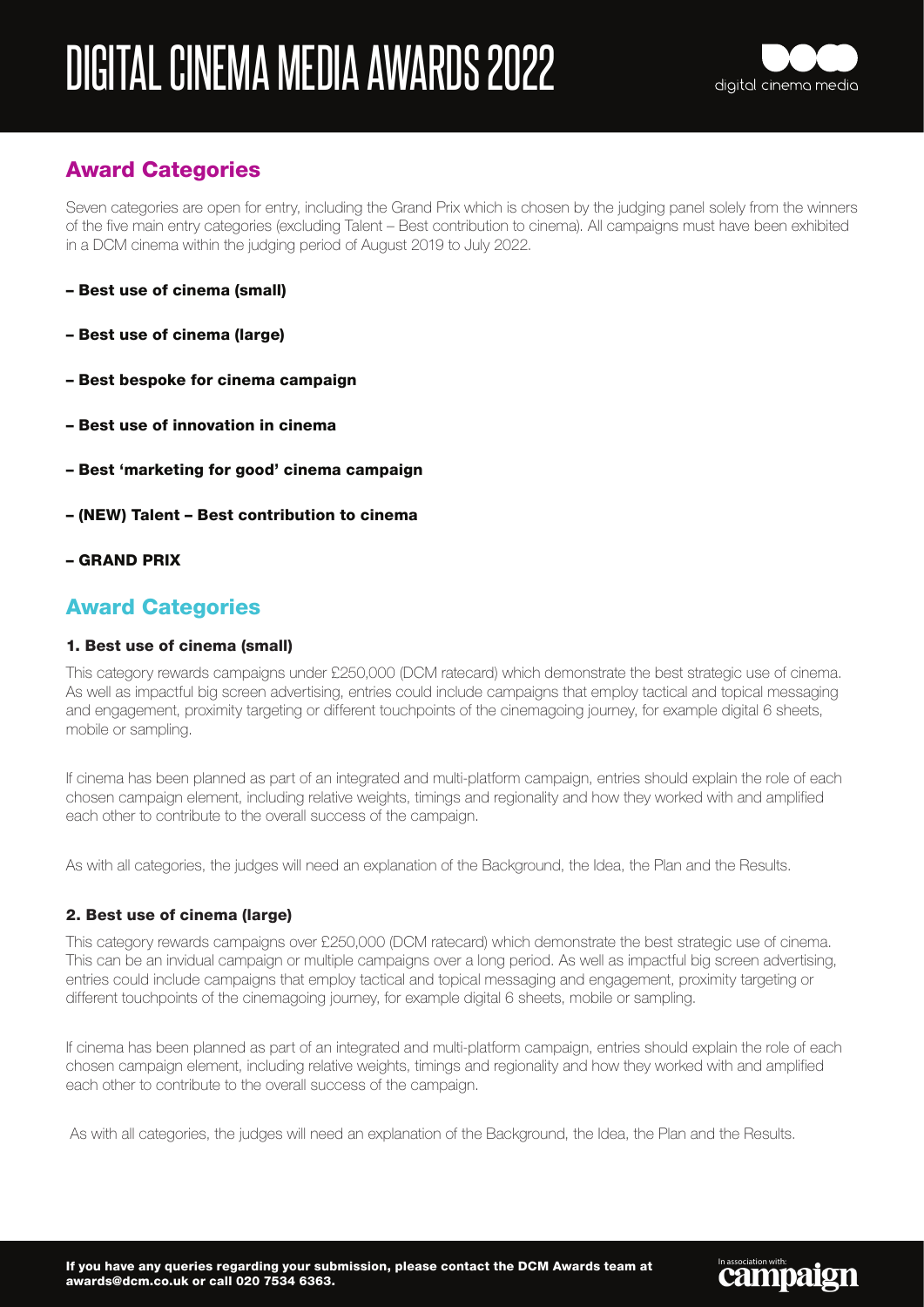

**Campaign** 

#### 3. Best bespoke for cinema campaign

This category celebrates content that has been created or adapted for the cinema medium. From idents to blipverts, tailored copy to long-form to live ads – any content that maximises the unique power of the big screen and the context of cinema can be entered.

Entries should explain how the campaign content was made bespoke for cinema and the contribution of cinema to the campaign's success.

As with all categories, the judges will need an explanation of the Background, the Idea, the Plan and the Results.

#### 4. Best use of innovation in cinema

This category rewards campaigns that can demonstrate innovative thinking, whether through new technology, new formats, new insight or planning.

Entries should explore new and effective collaboration, different ways of working, innovative thinking in communications planning and how the cinema medium can be used in a new way to deliver results for brands.

As with all categories, the judges will need an explanation of the Background, the Idea, the Plan and the Results.

#### 5. Best 'marketing for good' cinema campaign

This category recognises campaigns that have delivered a tangible impact for good. We believe advertising is a force for good and will celebrate entries that demonstrate how cinema contributed to delivering value to a cause or organisation, changed consumer attitudes and behaviour or delivered sustainable benefits to society or the environment.

As with all categories, the judges will need an explanation of the Background, the Idea, the Plan and the Results.

#### 6. (NEW) Talent – Best contribution to cinema

This category celebrates the individuals who champion cinema and go above and beyond to get the best from the growing opportunities that the medium presents for brands.

Entries should demonstrate a proven track record of making an impact for the cinema medium during the entry criteria period, whether by initiating a new strategic approach for a client, driving awareness of cinema's role on AV plans or a change in thinking around the medium since our business reopened.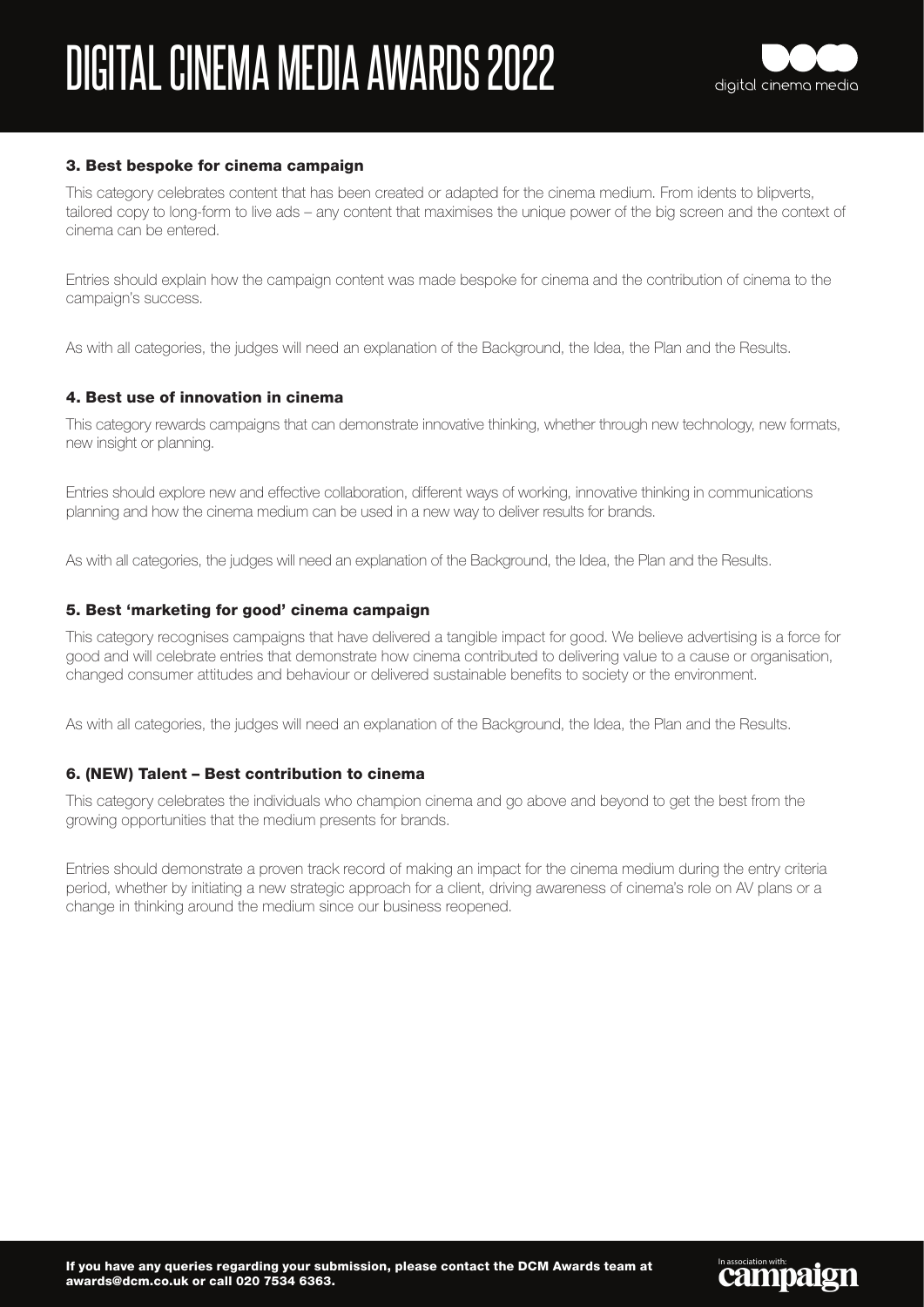

**Campaign** 

## Entry Deliverables (EXCEPT 'Talent – Best Contribution to Cinema')

In no more than 1,000 words, please structure your entry around the headings below. The judging criteria will be based on these headings so you MUST cover off these four areas.

All entries must be submitted at dcm.awardsplatform.com.

#### 1. The Background:

Clearly state the business, marketing and communications objectives that lay behind the campaign.

- What was the position of the brand and its market history?
- − What were you trying to achieve and why?
- − Ensure your objectives are clear. It will be crucial to match your final results to these objectives.

#### 2. The Idea:

Tell us about your strategic solution.

- − What was the big idea?
- − How did you get to the final idea and why?
- − What role did cinema play within the campaign and why was it critical to its success?

#### 3. The Plan:

Outline how your strategic solution was implemented.

- − How did you make the most of today's dynamic and multi-platform cinema environment?
- − Describe how cinema was integrated with other marketing activity.

− Ensure you include enough detail about the plan including seasonality, scheduling, film choices and frequency where relevant.

− Be as clear as possible about how the different elements of the plan contributed to its success and what its main virtues were.

#### 4. The Results:

Detail the results of the campaign against the objectives set.

It is critical to include evidence that your plans hit the objectives that were set and that the results include shifts in awareness, attitudes and commercial results such as uplifts in revenue, profit, market share, sales and ROI.

- What were the results of the overall activity? Including cinema specific results where you can will be beneficial.
- How do you know the campaign worked?
- Was it possible to isolate the specific impact made by cinema?
- Can you specify results such as shifts in awareness, attitudes, ROI, revenue, profit or market share?
- Do you have an endorsement from the client?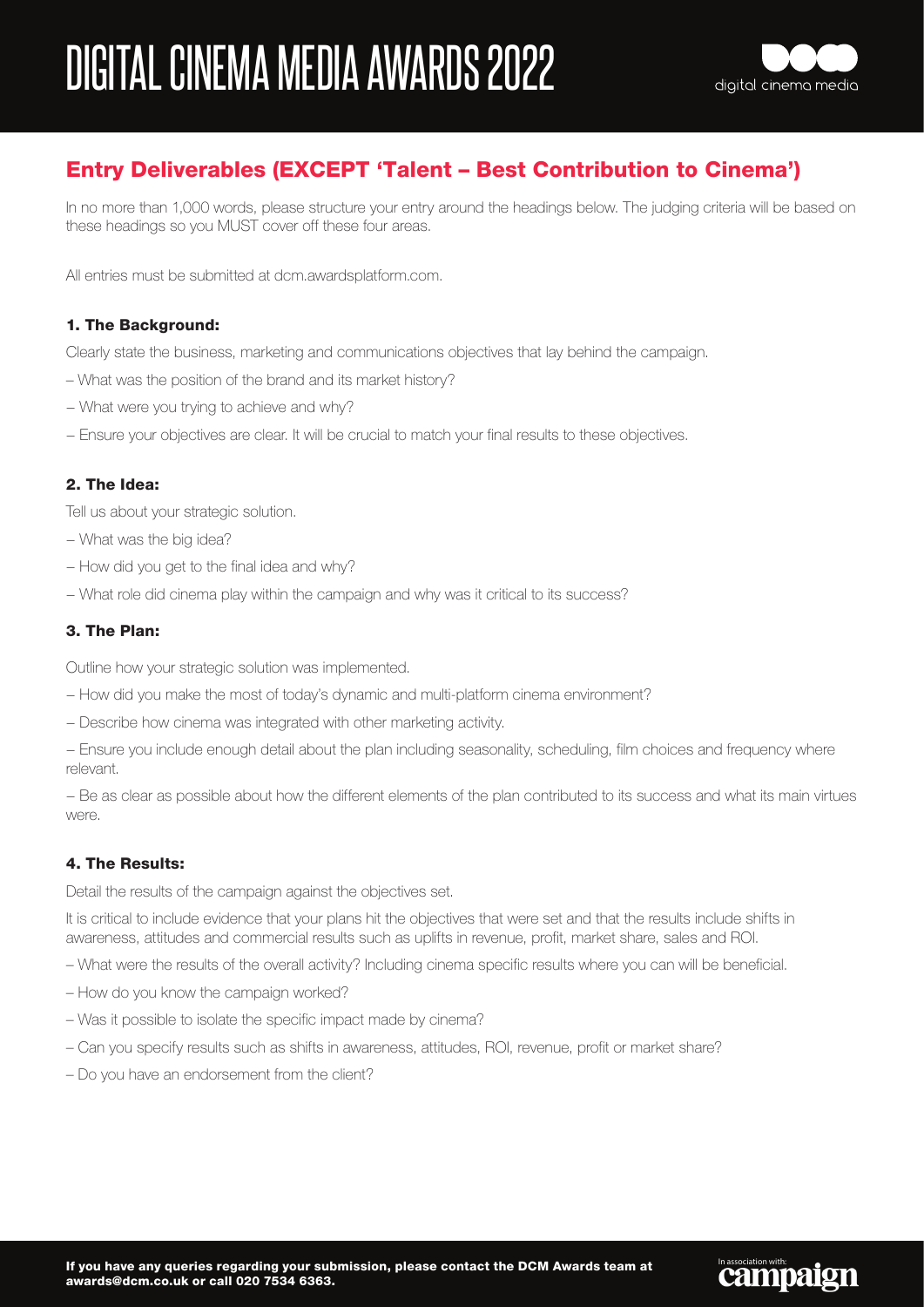

## Entry Deliverables - 'Talent – Best Contribution to Cinema'

#### Whether you are new to media or an industry veteran, to enter this category you must be a Cinema champion.

In no more than 500 words, explain why you deserve to win this award, including:

– Showcase your achievements and how you have worked to get the most out of what cinema can offer.

– An account of what you hope to achieve in the next 12 months and how you plan to continue championing the important role cinema plays on AV schedules for clients.

– Withinin your entry, include a testimonial from a peer, senior member of staff or client (not included in overall word count, but must be no more than 100 words).

## Entry Requirements:

Please ensure your entries include the following elements and are presented in the most compelling way possible. Give your entry the best possible chance by making it read well and easy to digest.

#### Contact:

Please include a lead contact for the entry including a Contact Name, Job Title, Company Name, Contact Number and Email Address.

#### Category:

Clearly state which category you are submitting for. Entries can be submitted for multiple categories apart from the Grand Prix, which is selected by the Judging Panel.

#### Entry title and credits:

Please give your entry a title and credit all the relevant collaborative partners who have worked on the campaign.

#### Summary:

Each entry should have a summary sentence of no more than 30 words.

Each entry should have an executive summary of no more than 250 words.

#### Entry:

No entry should exceed 1,000 words, or 500 words for the Talent category, but can be as short as you wish. Please also supply a supporting YouTube or Vimeo link or upload a file version.

Two high resolution images must be submitted as part of your entry.

#### Judging criteria:

Each entry MUST cover off the four areas outlined: Background, Idea, Plan, Results to correspond with the judging criteria. In the event of any dispute, conduct or results of this competition, the decision of the judges will be final.

#### Award recipients:

Please indicate who would accept the award on behalf of a winning campaign at our Awards Ceremony on 20 September.